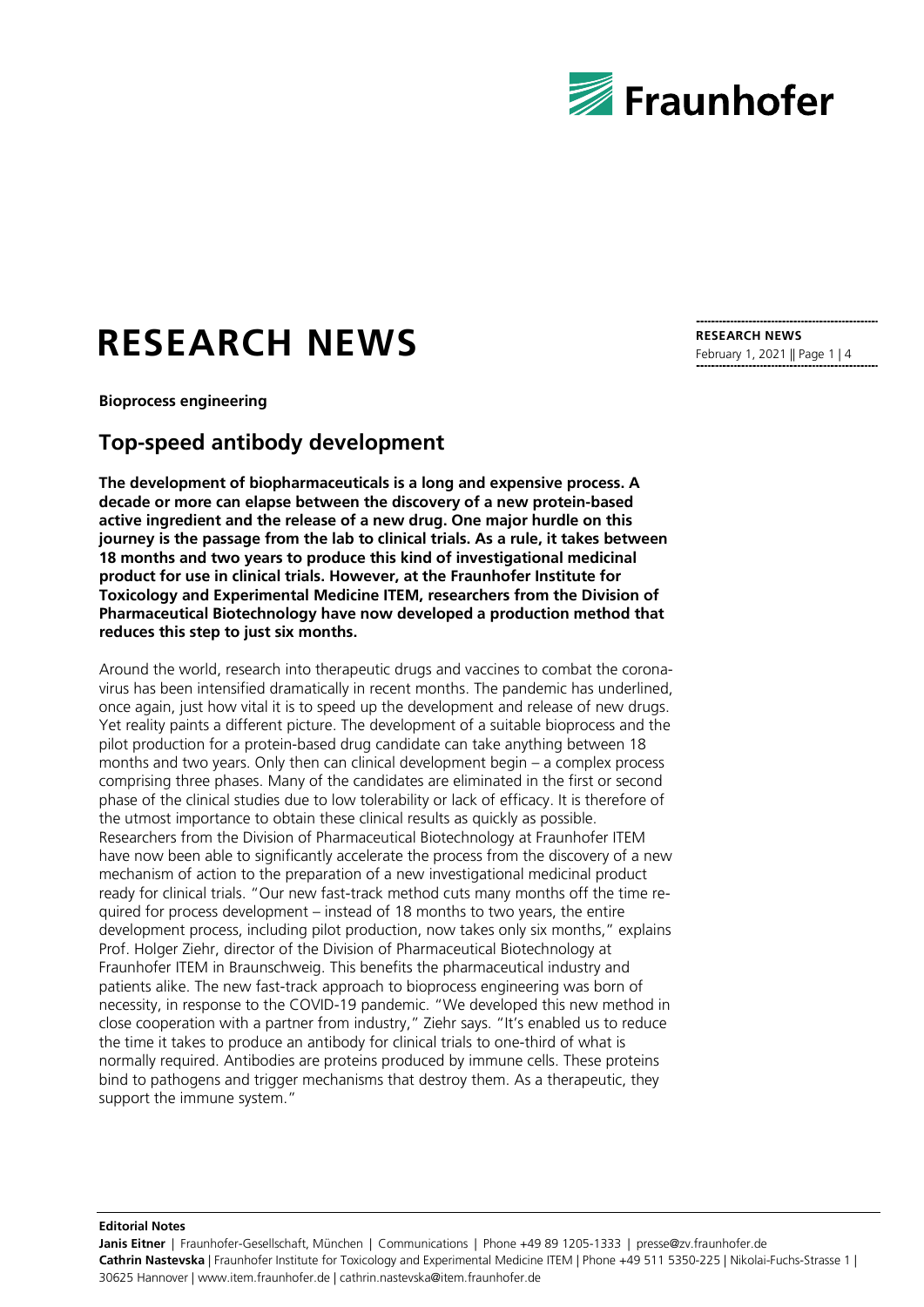

#### **Development of a strategy in consultation with the Paul-Ehrlich-Institut**

Synthesized antibodies can alleviate chronic inflammation and help in the treatment of neurodegenerative diseases and cancer. The researchers are therefore optimistic that biotechnologically produced antibodies can be used in the treatment of COVID-19. "Anyone looking to develop a human antibody for treating SARS-CoV-2 is very much in a race against time," Ziehr explains. "A period of 18 months to two years is simply too long. That was what led us to opt for a different production strategy, so that suitable candidates for a new active substance can progress to clinical studies much more quickly." To place the strategy on a firm footing, this new approach was first submitted to Germany's national vaccine approval body, the Paul-Ehrlich-Institut.

Like most other antibody production processes, the process developed at Fraunhofer ITEM is based on Chinese hamster ovary (CHO) cells. Around 80 percent of all biotechnologically produced pharmaceutical-grade proteins are produced with the help of this cell line. One of the principal reasons for this is that the sugar chains, which in the CHO cells are attached to a newly synthesized protein, are similar to those of humans.

#### **A cell factory for antibody production**

Just how did researchers manage to develop a candidate for a new active ingredient in such a short time? In order to produce antibodies, the genetic material from this antibody – i.e., its DNA, which contains the corresponding antibody gene – must be introduced into CHO cells. "For this, we use so-called plasmids," says Ziehr. "These are ringshaped DNA molecules, which are introduced into the CHO cells by means of a process known as transfection." This process of transfection takes place in a vessel containing a few milliliters of a liquid nutrient and millions of cells. The plasmids are then added to this culture, where they penetrate the cells and then randomly integrate into the chromosome. The composition of the liquid nutrients ensures that only those cells multiply that have incorporated the antibody gene. In the conventional approach, the tedious next step is to isolate and test individual cells until a CHO cell clone displaying optimal integration of the antibody gene within its genome is identified.

This is an extremely time-consuming process, since it can take as long as 48 hours for a single cell division. "This means that a year can easily pass before a usable clone is available. That's far too long, especially if the aim is to develop a drug for COVID-19. We therefore opted to dispense with the lengthy process of cell isolation and work directly with the cell pool from transfection. This meant accepting the risk that some of the cells would have incorporated the genetic information from the antibody much more successfully than others. However, the selection conditions applied to the cell pool were such that the cells that produced the most antibodies were also the ones that grew best. Some cells produced more antibodies, others somewhat fewer, but all of them produced the same antibody."

#### **RESEARCH NEWS** February 1, 2021 || Page 2 | 4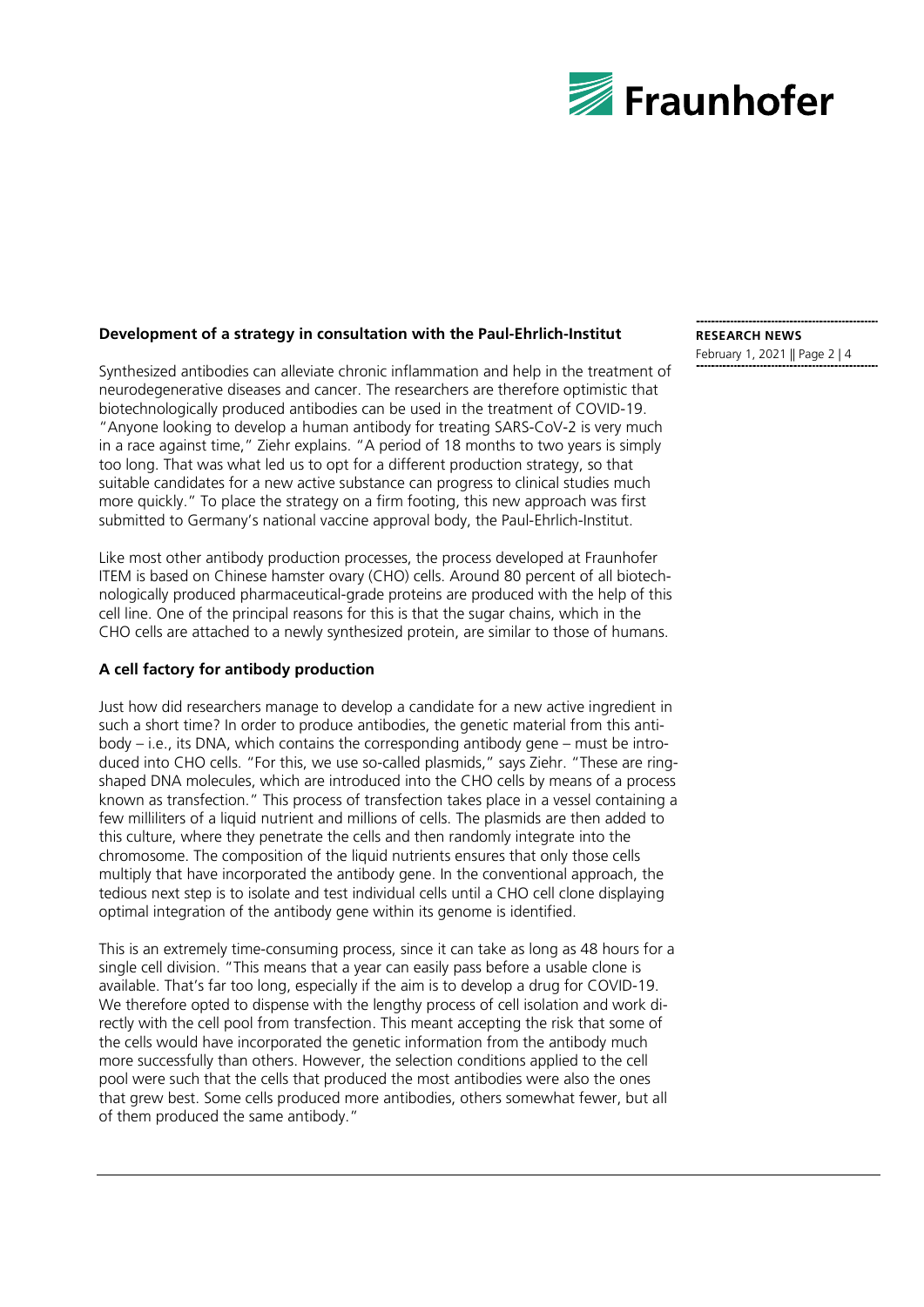

#### **New business model**

That risk paid off. The result is a stable cell pool that grows well and produces, as a whole, a large amount of antibodies. In just six months, researchers were able to harvest a large quantity of pharmaceutical-grade monoclonal antibodies using this method and prepare 3500 doses for clinical trials. Furthermore, this fast-track process can be used for almost any kind of pharmaceutical-grade protein. It has therefore created a completely new business model in the field of pharmaceutical biotechnology for Fraunhofer ITEM.



**Picture 1: Researchers at Fraunhofer ITEM following preparation of doses of a monoclonal antibody. This was produced using an innovative cell pool method, which substantially shortens the time to clinical trials.**

**© Fraunhofer ITEM/Holger Ziehr**

#### **RESEARCH NEWS**

February 1, 2021 || Page 3 | 4